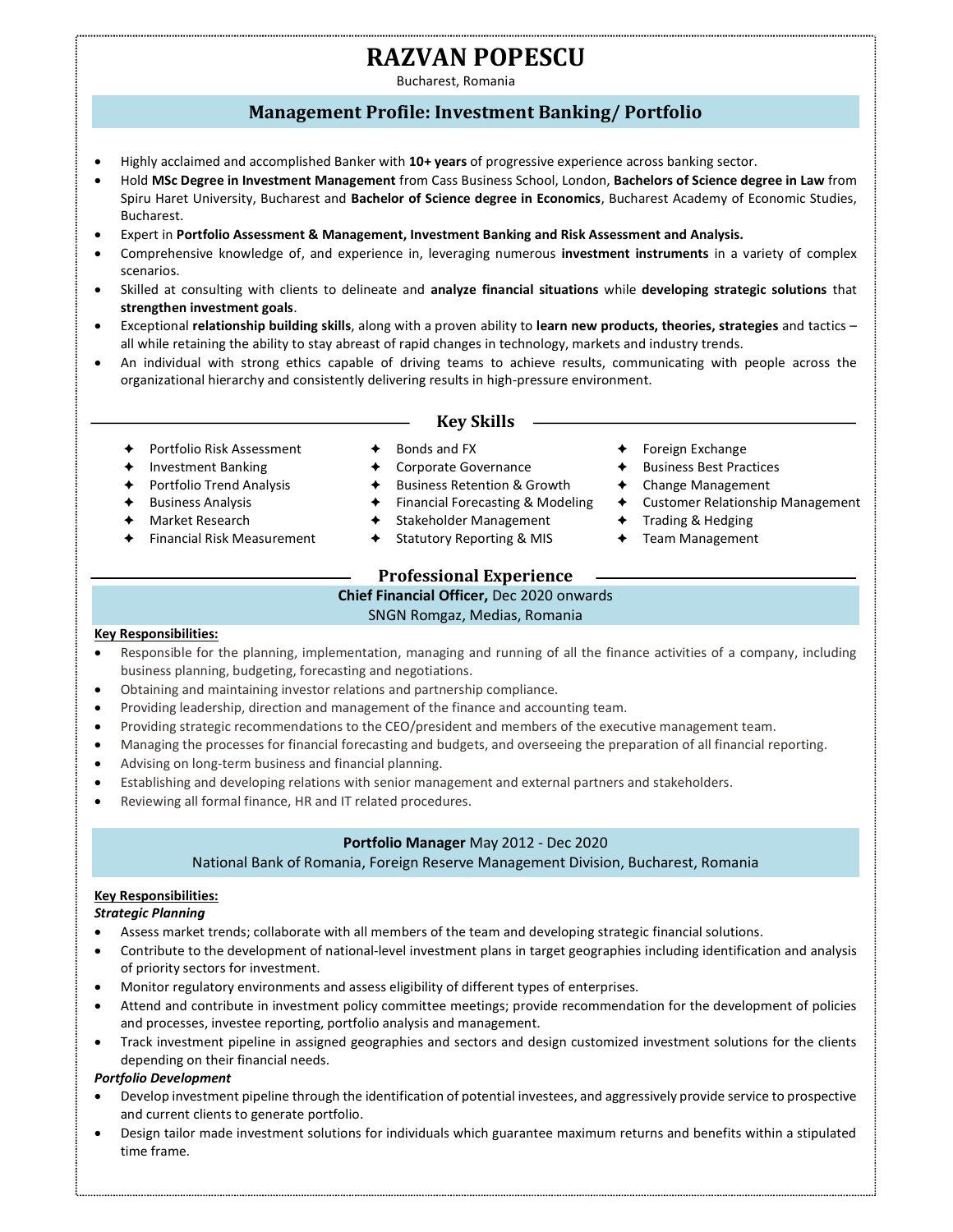- Evaluate the performance investment, against an appropriate benchmark in order to make investment decisions with the performance in mind.
- Prepare credit appraisal reports and investment proposals. Present eligible investments to the senior management.
- Ensure appropriate currency risk management through currency hedging contracts on proposed investments.
- Lead finalization of investment documents by working closely with investees and legal counsel.
- Collaborate with other departments; ensure timely disbursement/ investment of funds including satisfaction of conditions precedent and local regulatory requirements.

#### Portfolio Risk Management

- Collect and analyze investment portfolio data to monitor investment returns and risk levels.
- Monitor performance of the portfolio through regular audits to identify potential risks including stressed assets and defaults and propose strategies to mitigate risk.

#### Reporting

- Daily monitor, analyzing and report on financial markets events, trends and developments, with an emphasis on the factors affecting the performance of fixed income portfolios, money market, foreign exchange and commodity markets.
- Ensure that the daily, weekly and monthly reports are in place prior to any unit building up a financing portfolio.

#### Team Management

- Provide leadership to departmental structuring, establish operational performance measurement frameworks and create relevant awareness amongst teams.
- Built and sustain a work environment promoting competitive teamwork and enthuse staff in enhancing productivity and achieving all performance targets.

## Junior Analyst, Jun 2007 - Feb 2010 S.S.I.F Vienna Investment Trust, Bucharest, Romania

#### Highlights:

- Successfully managed the stock portfolio of the biggest Norwegian real estate fund in Romania.
- Was an active participant of the team that introduced the European Union Emissions Trading Scheme (EU ETS) to Romania.
- Part of Vienna Investment Trust, the only Romanian company member of the BlueNext Exchange.

#### Key Responsibilities:

- Examined and assessed economic and market trends, earnings prospects, financial statements and various other indicators and factors to determine suitable investment strategies.
- Monitored closely financial press and kept a track of market trends, opportunities, risks and new investment products.
- Compiled advisory reports and make informed recommendations on new investment opportunities and funds that could enhance or diversify portfolios.
- Assessed the performance of stocks and bonds, analyzed profit and loss sheets and made informed recommendations to the clients regarding financial directions.
- Determined account objectives and recommended investments accordingly.
- Communicated with institutional and retail customers on a regular basis to provide information.
- Maintained continuous contact with brokerage trading desk personnel to relay real-time information and accept buy/sell orders; executed trades based upon customer specifications.
- Ensured accurate and timely confirmation of trades and notified clients of trade execution.
- Involved in financial analysis of different companies and sectors, generated reports and identified opportunities with focus on equity analysis and sector analysis.
- Wrote financial research summaries and compiled data into comprehensive reports.

## Previous Assignments

Trainee, KTD Invest, Bucharest, Bucharest, Romania, Jan 2007 – Jun 2007

## Education

- MSc. in Investment Management, Cass Business School, London, Sept 2011
- Bachelor of Science in Law, Spiru Haret University, Bucharest, Sept 2009
- Bachelor of Science in Economics, Bucharest Academy of Economic Studies, Bucharest, sept 2008

# Professional Development

## CERTIFICATIONS:

- Broker for financial investment services.
- Trader on the Bucharest Stock Exchange,
- Trader on the Sibiu Monetary Exchange,
- Cambridge Certificate of Advanced English,